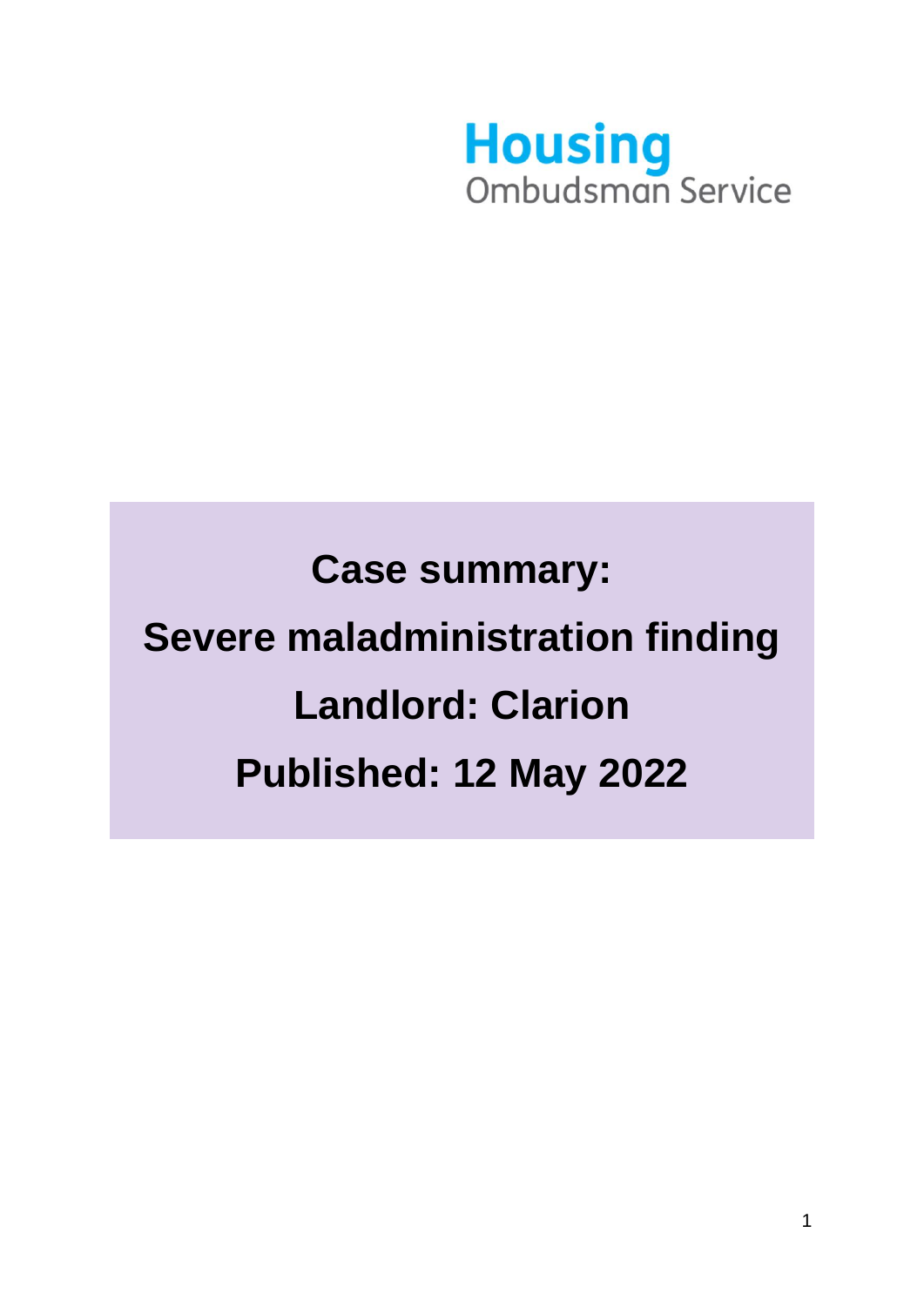# **Landlord: Clarion**

## **Complaint reference:** 201914233

**Complaint categories***:* Repairs (heating and hot water; leaks, damp and mould), pest control, communal areas, tenancy succession, complaint handling.

## **The complaint**

Ms K complained about the landlord's response to her reports about delays resolving water issues, delays resolving leaks and repairs, rodent infestation, communal doors and lights, and tenancy change and succession. The landlord's complaints handling, communication and consideration of Ms K's vulnerabilities has also been investigated.

# **Background and summary of events**

Ms K is an assured tenant of the landlord. She has stated she has vulnerabilities, including in information referred to the landlord by the Ombudsman, while the landlord states it has no vulnerabilities on record.

## *Water issues*

Ms K reported intermittent lack of hot and cold water and toilet flushing issues in 2019, which the landlord identified could relate to a stopcock. The landlord delayed in progressing the repairs and did not comply with Ms K's preferred communication method. She complained and then later reported a total loss of hot and cold water. Following this, the landlord liaised with Ms K in line with her preferred communication method and the landlord temporarily repaired and then replaced the stopcock in early 2020, which resolved the issues. The landlord closed the complaint the following month after Ms K advised that she intended to take legal action. This was not forthcoming and Ms K complained again later that year where she reported that she had vulnerabilities, as well as stated a communication preference on multiple occasions. In its response, the landlord acknowledged and apologised that the repair took longer than it should and that there had been communication and appointment issues in respect to the repair. It confirmed lessons had been learned and awarded £1,507.97 for repairs delays, loss of hot and cold water, complaint handling and inconvenience caused to Ms K.

## *Leaks and repairs*

Ms K complained about leaks and repairs issues in 2019, after which the landlord inspected and created a list of repairs that included mould treatment and internal works for previous leaks. The landlord delayed in progressing the repairs and did not communicate by Ms K's preferred method, and in early 2020 the complaint was closed after she advised that she intended to take legal action. Ms K complained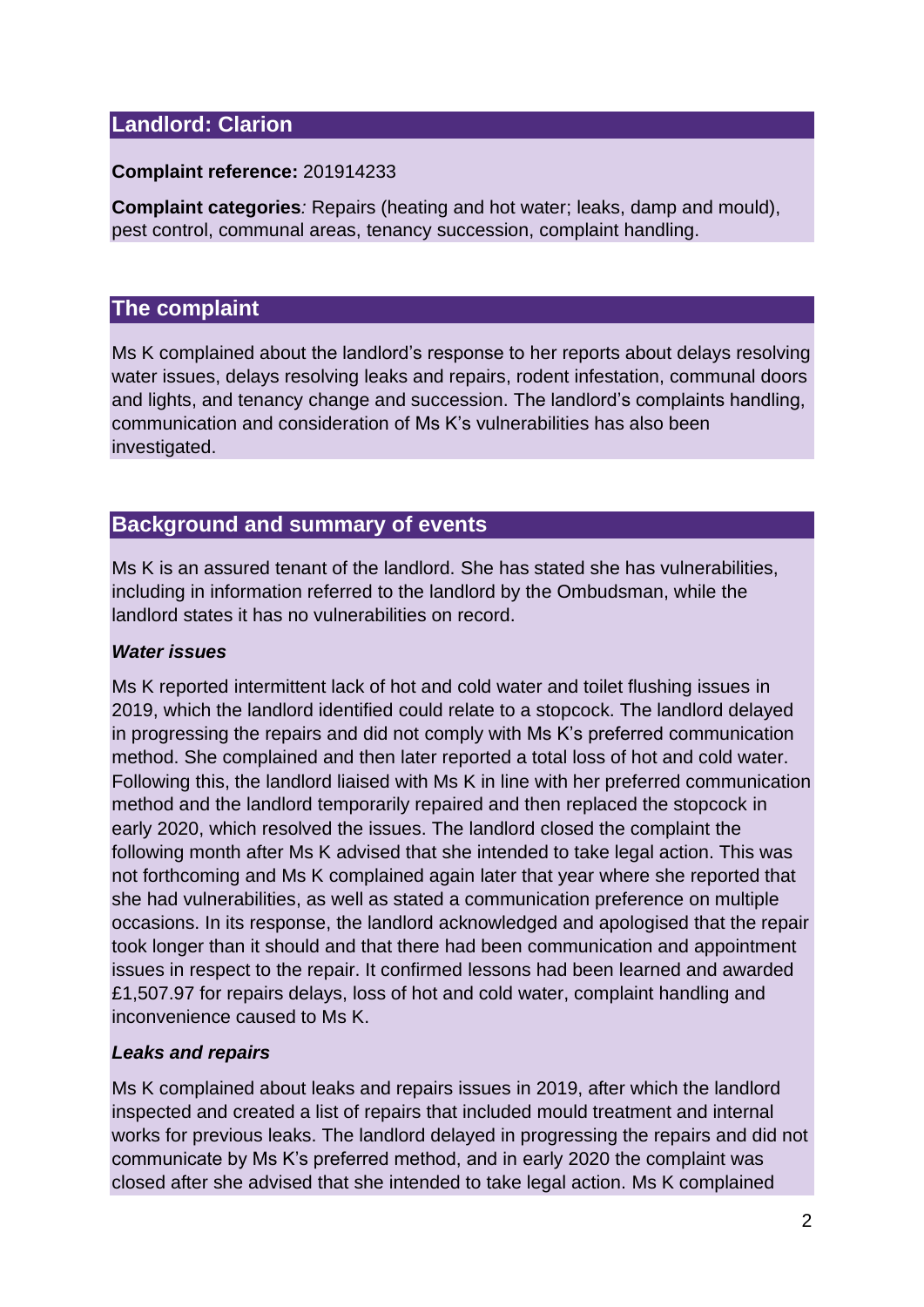again later that year, where she reported that she had vulnerabilities, as well as stated a communication preference on multiple occasions. The landlord and its contractor contacted Ms K and scheduled appointments contrary to the stated communication preference. In early 2021, Ms K reported current leaks that affected the property and the landlord completed external works which resolved these. The landlord then inspected and created a list of internal repairs. After the landlord informed Ms K it would decant her to carry out the works, she restated that she had vulnerabilities and enquired about assistance such as support packing belongings, which the landlord said it was unable to provide. Ms K decanted the property later in 2021 after which works were not commenced due to a need for her to pack items in the property and handover keys. The landlord subsequently offered assistance, which was postponed until an outcome to an application to move from Ms K. In its response (which also addressed the rodent infestation complaint), the landlord explained that it had identified a number of unspecified concerns and awarded £950 for delays, complaint handling and inconvenience caused to Ms K.

### *Rodent infestation*

Ms K complained about rodent issues in 2019, after which the landlord inspected and created a list of repairs that included to seal gaps. The landlord delayed in progressing the repairs and they and the complaint were placed on hold in early 2020, after Ms K informed the landlord that she intended to take legal action. Ms K complained again later in 2020, where she reported that she had vulnerabilities, without action from the landlord. In reports in early 2021, Ms K then explained the issue had worsened and she was sleeping on her sofa due to mice and droppings in almost every room. In its response, the landlord initially informed Ms K that it would inspect communal areas for treatment but she was responsible for pest control in her home. The landlord then inspected and created a list of internal repairs, which included internal works to address what it confirmed to be an extensive mice infestation, and later informed Ms K it would decant her to carry out works. In late 2021, after Ms K decanted from the property, an independent survey commissioned identified the most significant problem with the property was a "heavy rodent infestation" which was so extensive and severe that the property was "unfit for human habitation." In its response (which also addressed the leaks and repairs complaint), the landlord explained that it had identified a number of unspecified concerns and awarded £950 for delays, complaint handling and inconvenience caused to Ms K.

## *Communal doors and lights*

Ms K raised security concerns to the landlord which included communal doors being out of order and communal lights being broken. The landlord advised that works for a new door entry system were scheduled; evaluated if interim door repairs could be carried out; carried out multiple repairs in response to communal light reports; and it acknowledged a delay for one repair.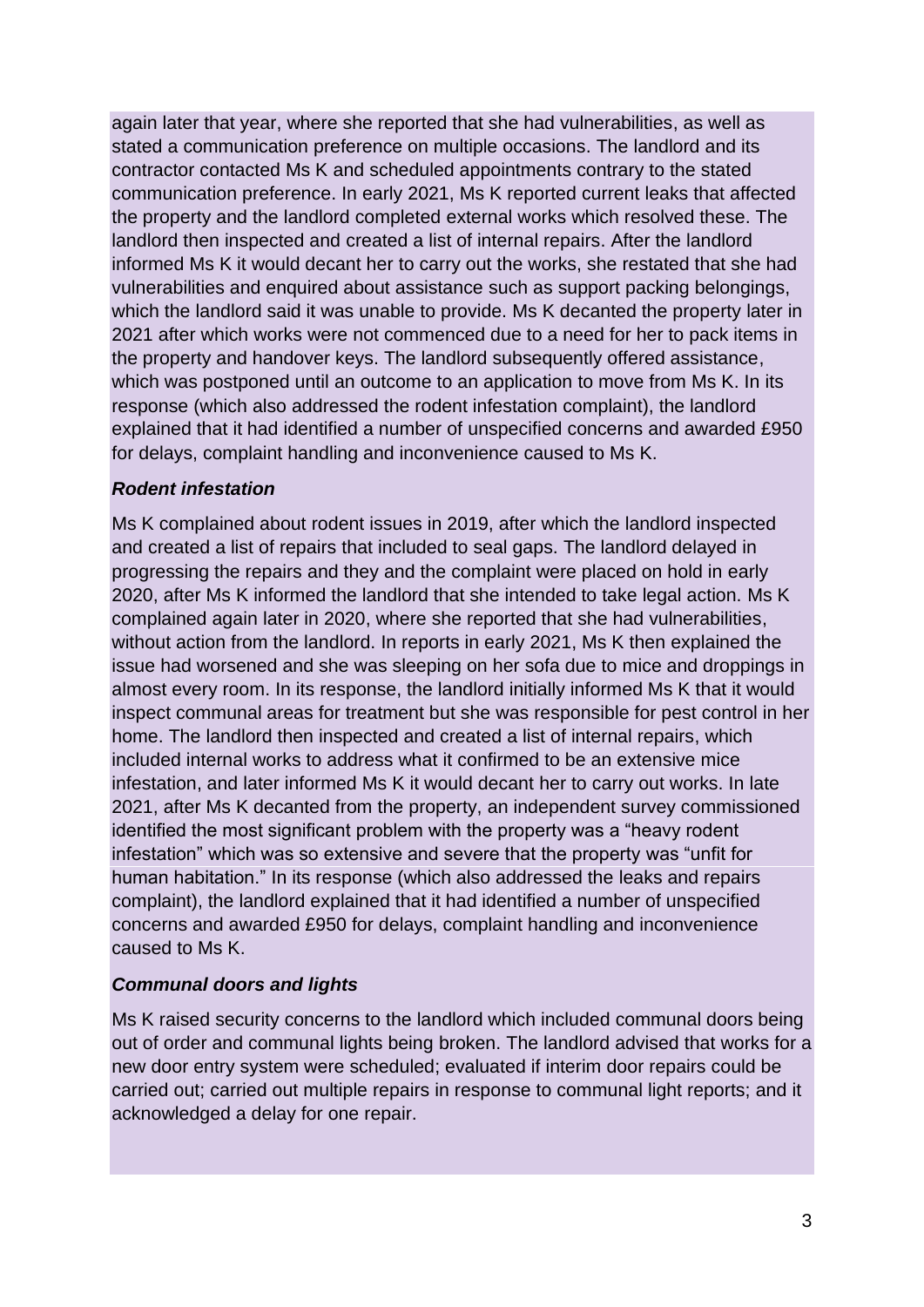#### *Tenancy change and succession*

Ms K's late relative succeeded a joint secure tenancy which was changed to an assured tenancy after the property's transfer from a local authority. Ms K complained about the tenancy being demoted and her being excluded from signing a joint tenancy with her relative. The landlord enclosed documents in relation to the stock transfer and responded that Ms K's relative was asked to sign an assured tenancy which included all the rights in the secure tenancy and Ms K succeeded the tenancy with the same rights.

## **Assessment and findings**

#### *Water issues*

In accordance with the Landlord and Tenant Act 1985 and its repairs policy, the landlord is responsible for hot and cold water within the property. The Ombudsman's recent Spotlight [report](https://www.housing-ombudsman.org.uk/wp-content/uploads/2021/02/Spotlight-on-heating-and-hot-water-report-final.pdf) on complaints about heating and hot water confirms hot water is a basic need for any household, and that loss of hot water can be a risk to health and wellbeing. As a result, it is necessary for the landlord to investigate any reports of water issues and to take steps to try to resolve them.

Following Ms K's report about water issues in 2019, the landlord initially attended in in a timely manner and reasonable for the intermittent nature of issues reported. However, it took eight months to carry out the repair, during which there were unreasonable periods of delay and service issues.

There were delays raising repairs after a surveyor's visit, and while an escalation process appears to have been appropriately attempted to highlight delays, this was not effective in resolving matters in a timely way. A landlord is expected to have effective processes in place to raise identified and reported repairs so that these can be resolved in a timely manner for its residents. It was therefore inappropriate that it took over a month, for the water repair to be raised, particularly when Ms K reported complete loss of hot and cold water.

From 2020, the evidence shows that the landlord then tried to take more effective steps to resolve the issue and to communicate better with Ms K. It offered to arrange for a plumber to attend the same day, then arranged for a plumber to attend a few days later which appears to have been unsuccessful as Ms K's stated availability changed in the three working days that elapsed. The landlord then liaised with Ms K to attend to restore the water flow and renew the stopcock, which information advises resolved the issue.

This investigation notes information advising that there were instances where Ms K lacked hot or cold water for days or months at a time. This investigation sees no evidence of contemporaneous reports to the landlord about these, which would allow specific assessment of these periods of water loss (including the frequency and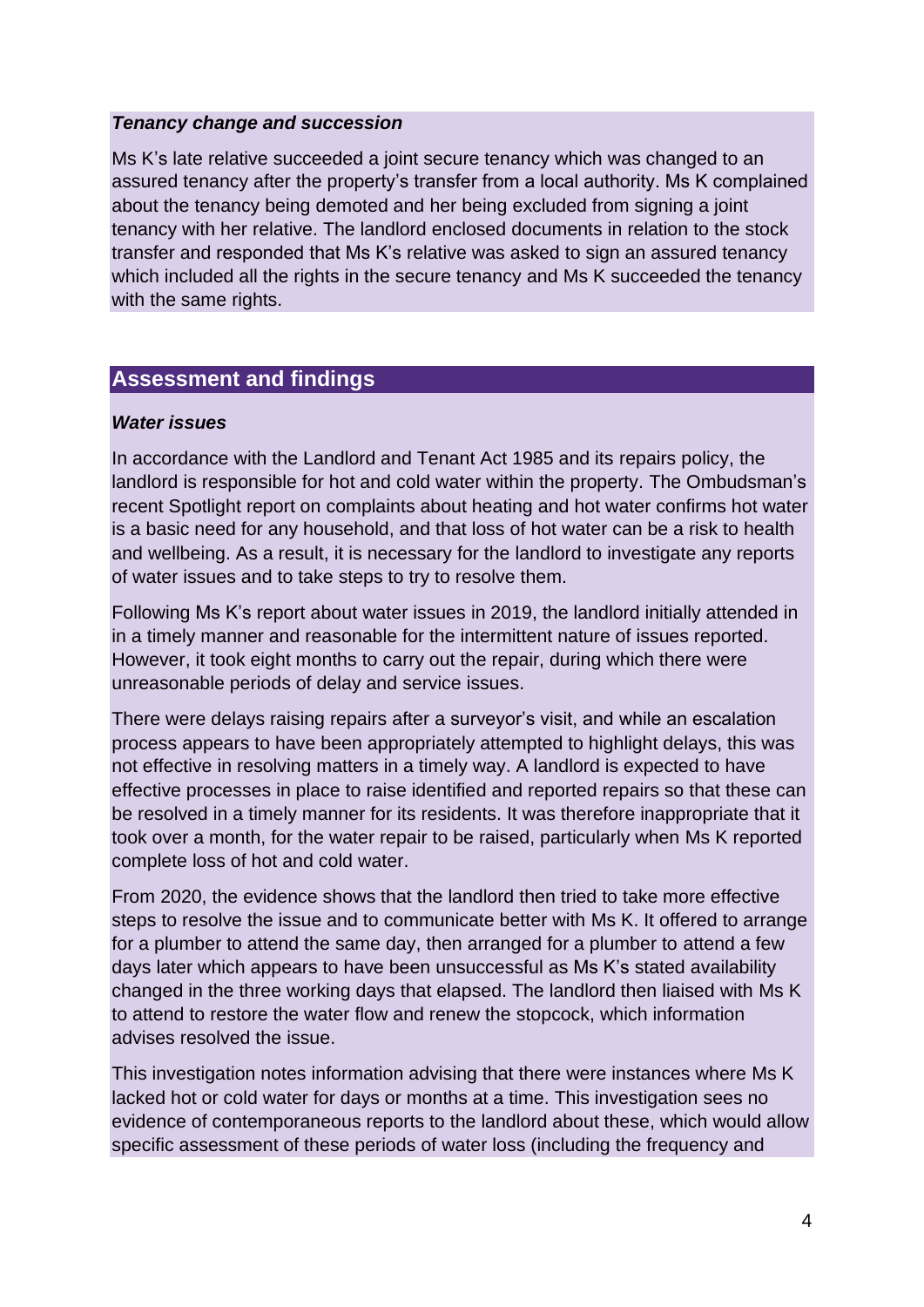duration) and the landlord's response to this; therefore this investigation's assessment of these is limited.

In recognition of the delay in resolving the water issue and impact of this on Ms K. the landlord has offered £1,507.97 compensation. In the Ombudsman's opinion the financial remedy offered by the landlord appears suitable financial redress for the delays resolving the water issue.

This means the Ombudsman considers it appropriate to make a finding of reasonable redress for this aspect, which may have been a finding of severe maladministration had the landlord not taken some steps to acknowledge and provide redress for its failings. This finding does not mean the Ombudsman thinks the water issue, the landlord's handling or impact on Ms K was 'reasonable.' The finding reflects that there were considerable failings by the landlord, which its compensation offer acknowledges and compensates for in line with the Ombudsman's approach.

## *Leaks and repairs*

In accordance with the Landlord and Tenant Act 1985 and its repairs policy, the landlord is responsible for structural repairs. It is therefore necessary for it to investigate any repairs reports and to take steps to try to resolve them.

Following a report from Ms K in 2019 that her door jammed, the landlord carried out repairs to the door the same month. There then appears to have been no further reports until Ms K complained later in 2019 about contractors attending incorrect addresses and not scheduling visits properly, which this investigation understands to be in relation to the water issues assessed separately in this report.

The landlord arranged for its surveyor to attend for an inspection, which identified requirement for replastering in various areas affected by previous/historic leaks; a three stage mould treatment to a bathroom; sealing of gaps/holes to a balcony door; a test of a non-functional electric socket; and a check of a roof terrace due to evidence of previous leaks. It was also identified that the front door opened and closed correctly, and that two out of three vents noted at the property were not working, for which renewal of the block vent system was being assessed by a planned works team.

These were reasonable initial responses to Ms K's concerns about repairs such as damp and mould. Most issues do not appear to have been raised recently prior to the complaint and the recommendations provided initial solutions to the matters.

There was then a delay in raising most of the repairs identified at the visit, which the landlord has acknowledged was due to confusion about processes and responsibilities. Following this, the landlord acted promptly to schedule the repairs (although these were not arranged at the "resident's convenience" in line with its repairs policy). There were then delays progressing the remaining recommended repairs when the landlord corrected the contractors' belief that only outstanding repairs were "making good" after a repair for the separate water issue. While the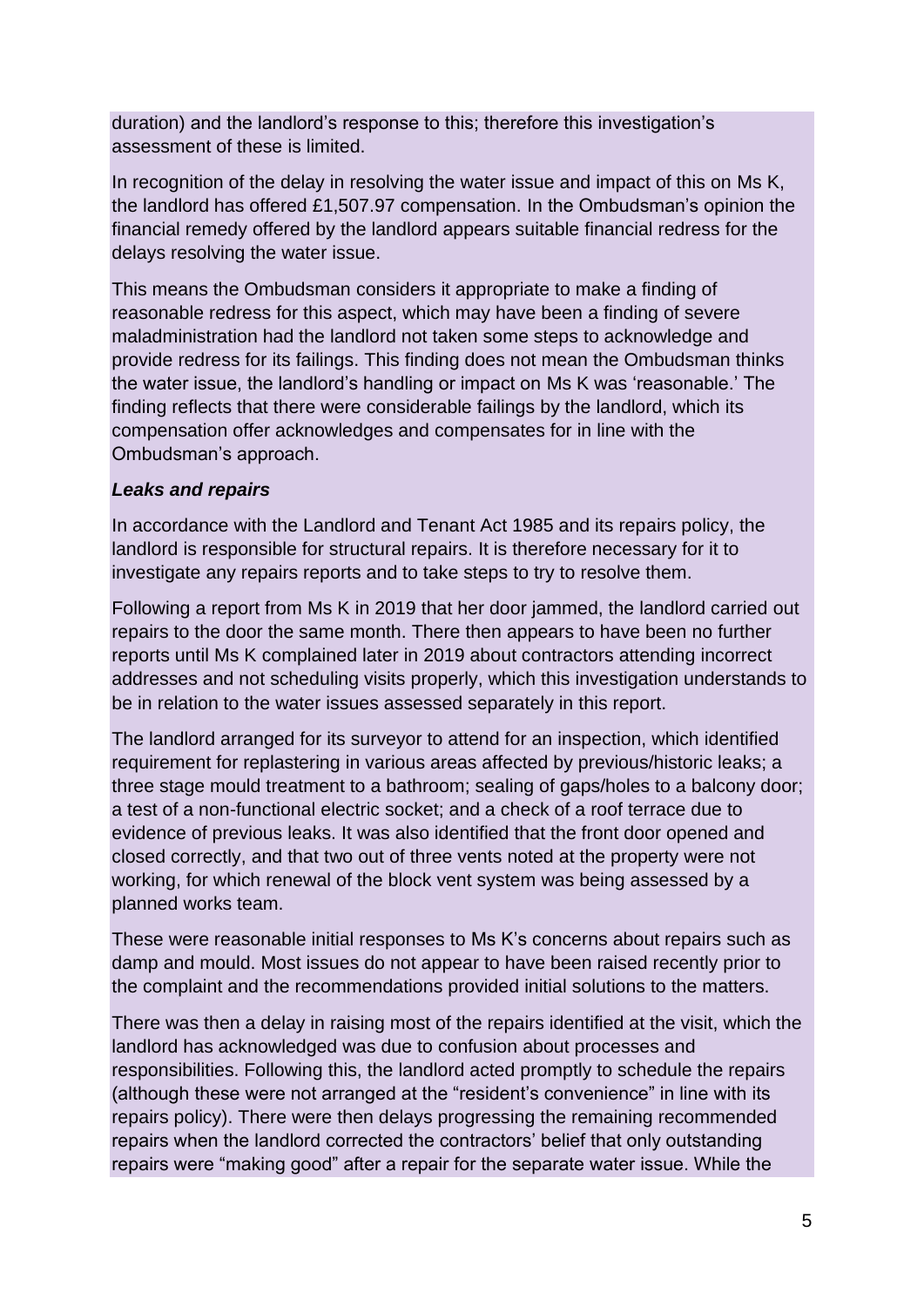separate water issue understandably took some focus around this time, this lack of progress was not reasonable, and subsequent clarification by the landlord about the chronology and Ms K's concerns was appropriate and demonstrated it was seeking to resolve matters.

The landlord and its contractor progressed matters more effectively and agreed with Ms K to attend to carry out the repairs, which were then refused due to a stated intention to take legal action. Here, it may have been reasonable for Ms K to give the landlord an opportunity to complete the works she needed, as contractor attendance indicated a commitment to meet the previously agreed time and to complete the works. This investigation does understand however that Ms K may have lacked confidence in the landlord due to previous communication and handling. While this stated legal action led to works and the complaint being placed on hold, further visits to carry out works were made.

Following this, information provided advises communal leaks were raised from 2020; and damp, mould, leaks and rodent issues were raised from at least 2020, when referred by the local authority.

The landlord does not evidence that it responded to the reports of communal/corridor leaks reasonably. This investigation notes that while these issues have caused distress and inconvenience, no inspections have identified they have directly impacted the property, therefore the impact of these appear to be less than repairs within Ms K's own property.

The landlord also does not evidence that it responded to the repairs reports reasonably. While there were attempts to inspect, these were not effectively scheduled as Ms K's preference for email was not taken into account, and this resulted in further delays which the landlord has not demonstrated it did enough to avoid.

This investigation notes that while the landlord raised works to treat mould, it is of concern that the block ventilation system was stated to be non-functional. The Ombudsman's recent Spotlight [report](https://www.housing-ombudsman.org.uk/wp-content/uploads/2021/10/Spotlight-report-Damp-and-mould-final.pdf) on damp and mould confirms ventilation is a factor to help mitigate these, which raises concern about a potential wider impact on other affected residents in the block, in their combating of damp, mould and condensation. A recommendation is therefore made in relation to this aspect.

Overall, the evidence shows that, while there is limited evidence of issues being ongoing since 2013, from 2019 a number of necessary repairs were known to the landlord for which there have been overall delays of over 15 months. This includes a period of four months from when repairs were identified to when the landlord inappropriately closed the complaint; and a period of six months from when Ms K complained again to when the landlord responded and inspected in February 2021.

This was inappropriate and the landlord's responses rightly acknowledged, apologised and compensated for the issues, delays and inconvenience. The landlord appropriately confirmed it had learned some lessons from the case and in events closer to the response, it had liaised with Ms K and a neighbour in a generally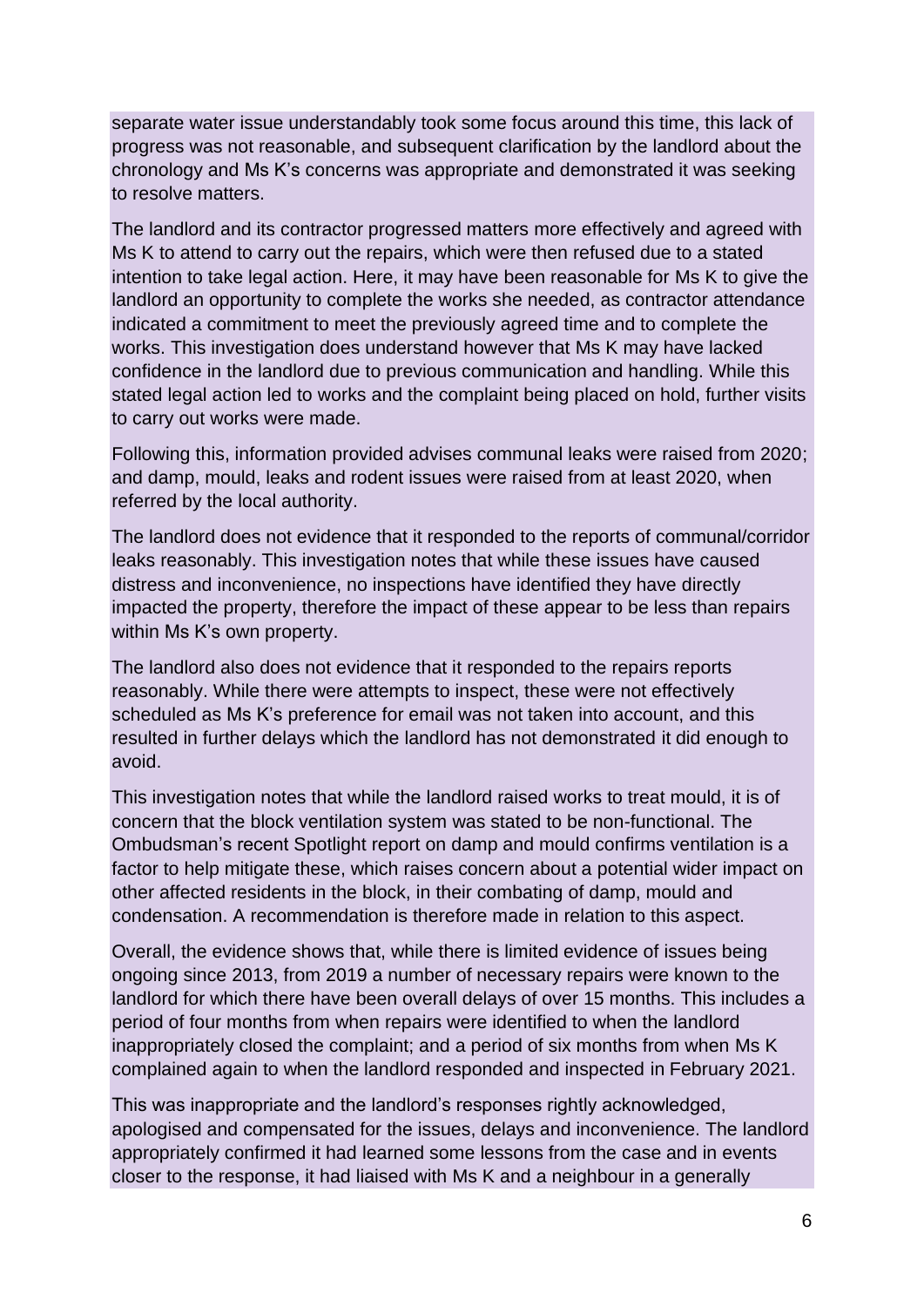reasonable and timely way to inspect and then complete works for current leaks which affected Ms K's living room. The works were completed in a timely manner, given these required scaffolding and involved repairs to multiple elements, after which a surveyor attended and within two weeks provided initial details of proposed works to address issues including mould, plastering, and a balcony door. It was appropriate for the landlord to ensure leaks affecting the property were resolved, and to review further necessary works, and this and Ms K's subsequent decant demonstrated a commitment to resolve matters.

The landlord has offered £975 compensation in recognition of the delays and impact of these on Ms K which appears in line with the landlord's policies. Considering all of the circumstances of the case, in the Ombudsman's opinion the financial remedy of £975 offered by the landlord appears suitable financial redress for the delays resolving the leaks and repairs.

This means the Ombudsman considers it appropriate to make a finding of reasonable redress for this aspect, which may have been a finding of severe maladministration had the landlord not taken some steps to acknowledge and provide redress for its failings.

Again it is important to note that this finding does not mean the Ombudsman thinks the leaks and repairs delays, the landlord's handling or impact on Ms K was 'reasonable.' The finding reflects that there were considerable failings by the landlord, which its compensation offer acknowledges and compensates for in line with the Ombudsman's approach. Whilst this is the case, this investigation has made some recommendations in recognition of acknowledged and/or identified service issues in respect of this aspect.

#### *Rodent infestation*

In accordance with the Landlord and Tenant Act 1985 and its repairs policy, the landlord is responsible for structural repairs. In addition, the landlord's tenancy management policy confirms it has responsibility to assess and try to prevent the cause of pest issues, including communal causes; and discretion to carry out treatment and recharge the tenant if an infestation has occurred due to no fault of a tenant. Under the same policy, the resident has responsibility to report issues; take action to prevent spread of the problem; and treat and/or pay for treatment of infestations. It is therefore necessary for the landlord to investigate pest reports and to take steps in line with its obligations to try to resolve them; while tenants should be mindful of some responsibility of their own to take action.

Following a report in 2019 of holes caused by mice, which the contact centre reportedly stated was Ms K's responsibility, the landlord inspected the same month and recommended for a repair to be raised to fill internal and external gaps to a balcony door. The issue was not reported or identified to be extensive at this point, and the landlord met its obligation to assess Ms K's report and to recommend works considered appropriate at that time.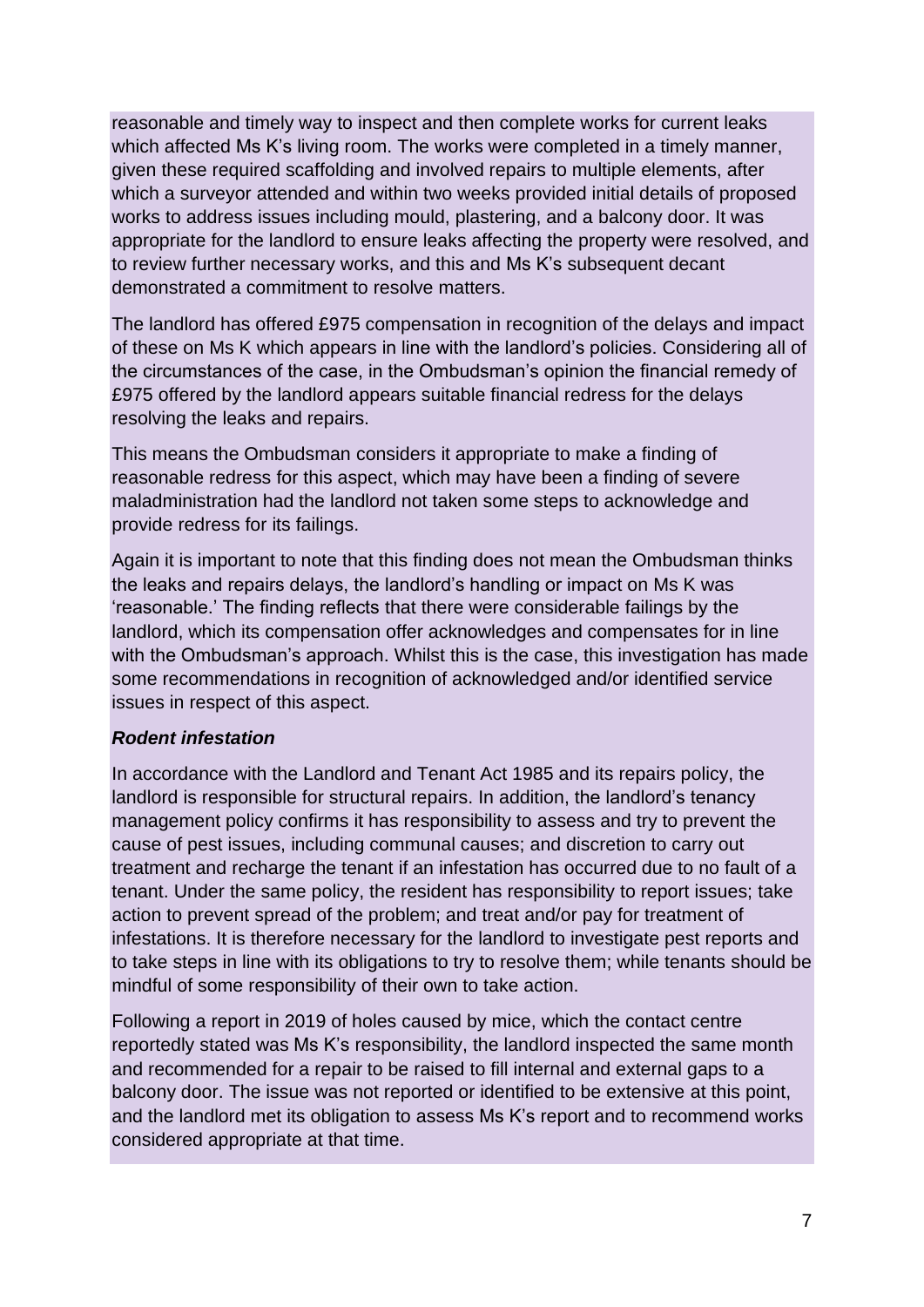There was then a delay in raising the repair and delay progressing the repair when the landlord corrected the contractors' belief that the only outstanding repairs were "making good" after a repair for the separate water issue. The landlord then arranged to carry out the repair and closed the repair and complaint after Ms K's stated intention to take legal action. As with the repairs and leaks, the initial delays and lack of progress were not reasonable, and the landlord's later liaison with Ms K to attend demonstrates it was seeking to resolve matters and carry out the repair.

The rodent issues were raised again to the landlord in 2020, when referred by the local authority, then when referred by the Ombudsman, and in 2021, when Ms K reported mice in almost every room, using black bags to salvage items and sleeping on the sofa. The landlord does not evidence that it responded to these reports until its stage one response and inspection of Ms K's property. Her preference for email was not taken into account during these periods when the landlord attempted to contact her about repairs and complaints, which resulted in delays that the landlord has not demonstrated it did enough to avoid. The landlord missed the opportunity to inspect the issue when it gained access to inspect for the leaks, although Ms K had raised recent concern about the issue. This shows that the landlord's handling of the issue lacked reasonable focus and that it missed the opportunity to establish the extent of the issue, review appropriate action, or provide relevant guidance, when the issue was raised on multiple occasions. This was not appropriate.

In its stage one response, the landlord was also not reasonable to refer to resident responsibility, as this did not take into account the severity of the most recent reports and the response delays for the repairs reports and complaints.

The landlord however rightly acknowledged, apologised and made an offer of compensation for the rodent issues in conjunction with the delays resolving the leaks and repairs, and an inspection recommended repairs to be raised for a deep clean, professional assessment and baiting at the property. This demonstrates that the landlord did accept greater responsibility after it identified the nature of the issue, and this and Ms K's subsequent decant demonstrated a commitment to resolve matters.

The landlord offered £975 compensation in recognition of the delay in the rodent infestation repair and impact of this on Ms K, in conjunction with the delays resolving the leaks and other repairs, which appears in line with the landlord's policies. Considering all of the circumstances of the case, in the Ombudsman's opinion the financial remedy of £975 offered by the landlord appears suitable financial redress for the rodent infestation issues.

Nevertheless, the evidence shows that there were unacknowledged failings in the landlord's response to Ms K's reports of a rodent infestation. This includes delays of a period of four months from when the repair for gaps was identified to when the landlord inappropriately closed the complaint; and a period of six months from when Ms K complained again to when the landlord responded and inspected.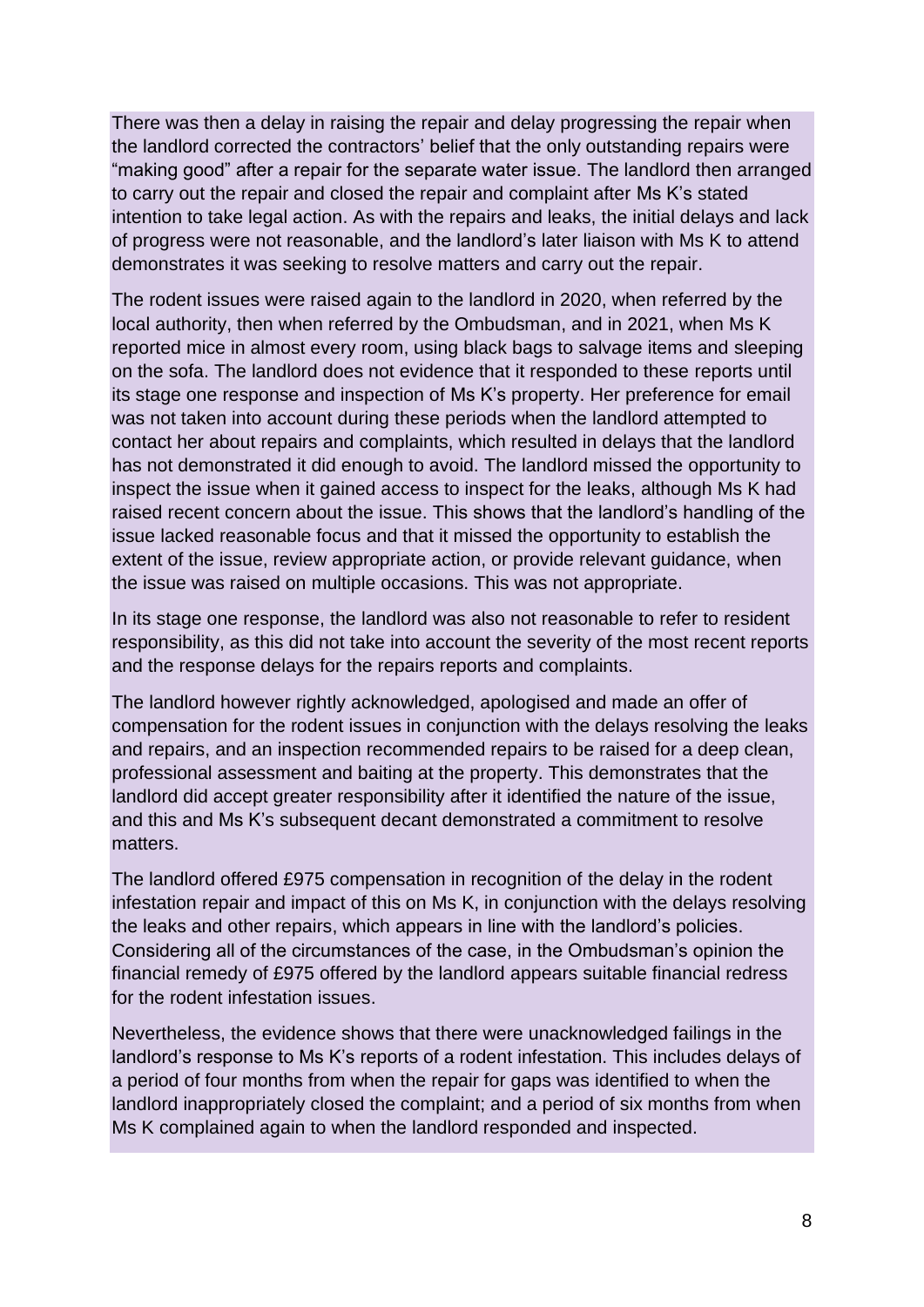It is of particular note to this investigation that in 2021, the rodent infestation had led Ms K to sleep on a sofa in her living room, as it affected bedrooms; in February 2021, the landlord's surveyor described it as "extensive;" and in October 2021, an independent surveyor described it as a "heavy rodent infestation" so extensive and severe that the property was "unfit for human habitation."

The severity of the issue highlighted in the initial inspection or the independent inspection was not detailed until a later date. It is therefore not clear the property was affected to such an extent throughout the complaint. The evidence is also limited about steps to treat or pay for professional treatment inside the property, which under the landlord's policies is tenant responsibility. However, this does not take away from the landlord's obligations toward Ms K and the structure of the property, which it was not reasonably mindful of on multiple occasions. In conjunction with issues assessed later in this report, the delay in carrying out works and missed opportunities to assess the issue clearly contributed to ongoing lack of resolution to the issue, which is not appropriate.

The cumulative effect and impact of the landlord's handling of this issue means the Ombudsman considers it appropriate to make a finding of service failure for this aspect, which may have been a finding of severe maladministration had the landlord not taken some steps to acknowledge and provide redress for its failings. This investigation has therefore made recommendations in recognition of acknowledged and/or identified service issues in respect of this aspect.

## *Communal doors and lights*

In response to Ms K's concerns about communal doors, the landlord arranged an inspection to assess the situation. The landlord then reviewed this and set out its position that the doors remained unlocked due to alternative issues this would cause, and that a new door system would be installed.

The landlord confirmed the above in a response to Ms K's complaint and restated this in its stage one response, although this indicated that the new door system would be installed at a later date. The final response reported that the door system had been renewed.

In response to Ms K's concerns about communal lights, the landlord completed repairs about 17 days after an acknowledged report during which it was noted there was partial lighting. The landlord also noted during an inspection that lights were not working and arranged for these to be repaired.

The landlord's responses demonstrate it took reasonable steps to investigate and review Ms K's reports and concerns and provided reasonable responses in the circumstances. In the Ombudsman's opinion, it is reasonable if the landlord may not have been able to immediately carry out renewal works, due to changing priorities and budgets of planned works programmes it has.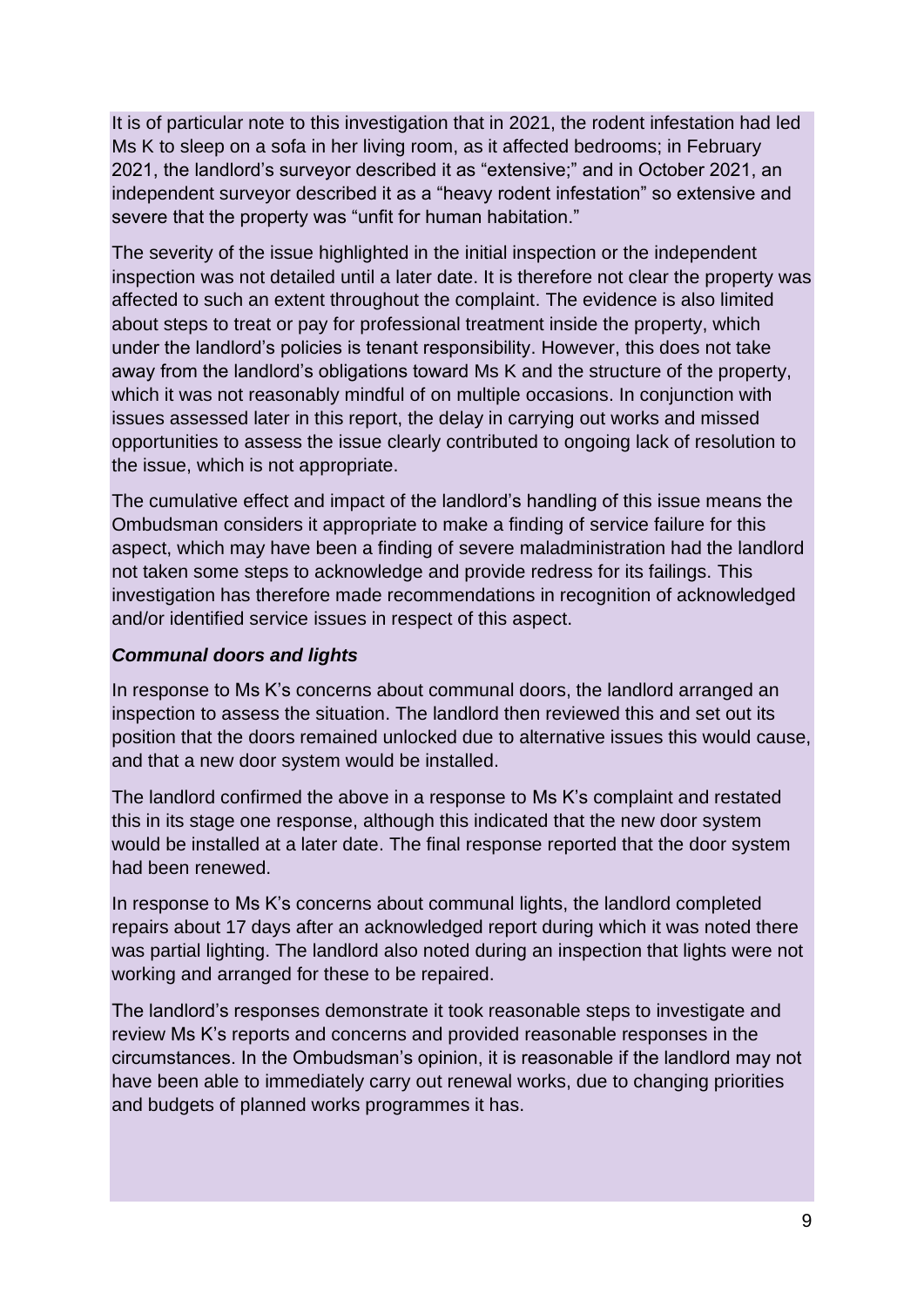### *Tenancy change and succession*

In response to Ms K's concerns about the tenancy being demoted after her relative passed away, the landlord explained that she was asked to sign an assured tenancy, which included all the rights in the secure tenancy.

This is in line with information provided when the property transferred from the local authority, which stated secure tenants would become assured tenants with all key rights protected.

This investigation can see no injustice which will have been caused as Ms K's late relative will have become an assured tenant in line with what was stated in transfer proposals, and she then became an assured tenant at what appears to have been the landlord's discretion.

The landlord's response therefore appears reasonable in the circumstances, given there appears no specific evidence/events complained that Ms K is not being treated as an assured tenant as stated in her tenancy agreement and by the landlord.

## *Complaints handling, communication, and consideration of the resident's vulnerabilities*

This investigation notes that since its response in 2021, the landlord has been more mindful of a stated preference by Ms K for email, provided support, had a multiagency approach, and exercised discretion for expenses reimbursements. However, during the course of the complaint there were a number of issues with complaint handling, communication and consideration of Ms K's vulnerabilities.

The landlord's first response (the closure letter) was four months after the complaint was made. The landlord appears to have had no set response timeframes at this time and it appears to have sought to provide responses after issues were resolved. The lack of a complaint response in a timely manner missed an opportunity to provide formal clarity to Ms K about steps being taken to resolve issues and timeframes to expect, to help manage her expectations.

The landlord has not disputed that its closure of the complaint was inappropriate, as its complaints policy advises it will manage a complaint until confirmation of legal action has been received. The landlord did not receive confirmation of legal proceedings in the overall timeframe of the complaint which means it was not mindful of this policy for a year and did not identify this when opportunities arose.

This investigation notes Ms K complains no one from the legal department contacted her after the complaint closure, and states her not allowing any visits was after the landlord had stated it did not have any funding for works. The letter stated that once a legal claim was received, it would be processed by the appropriate team, and does not appear to create any expectation Ms K would be contacted. This investigation can also see no evidence that Ms K was informed the landlord did not have the budget for the works. Ms K had the option to contact the landlord if she later wished to allow works, after she informed it of an intention to take legal action and refused access to contractors, since it operates a reactive repairs service.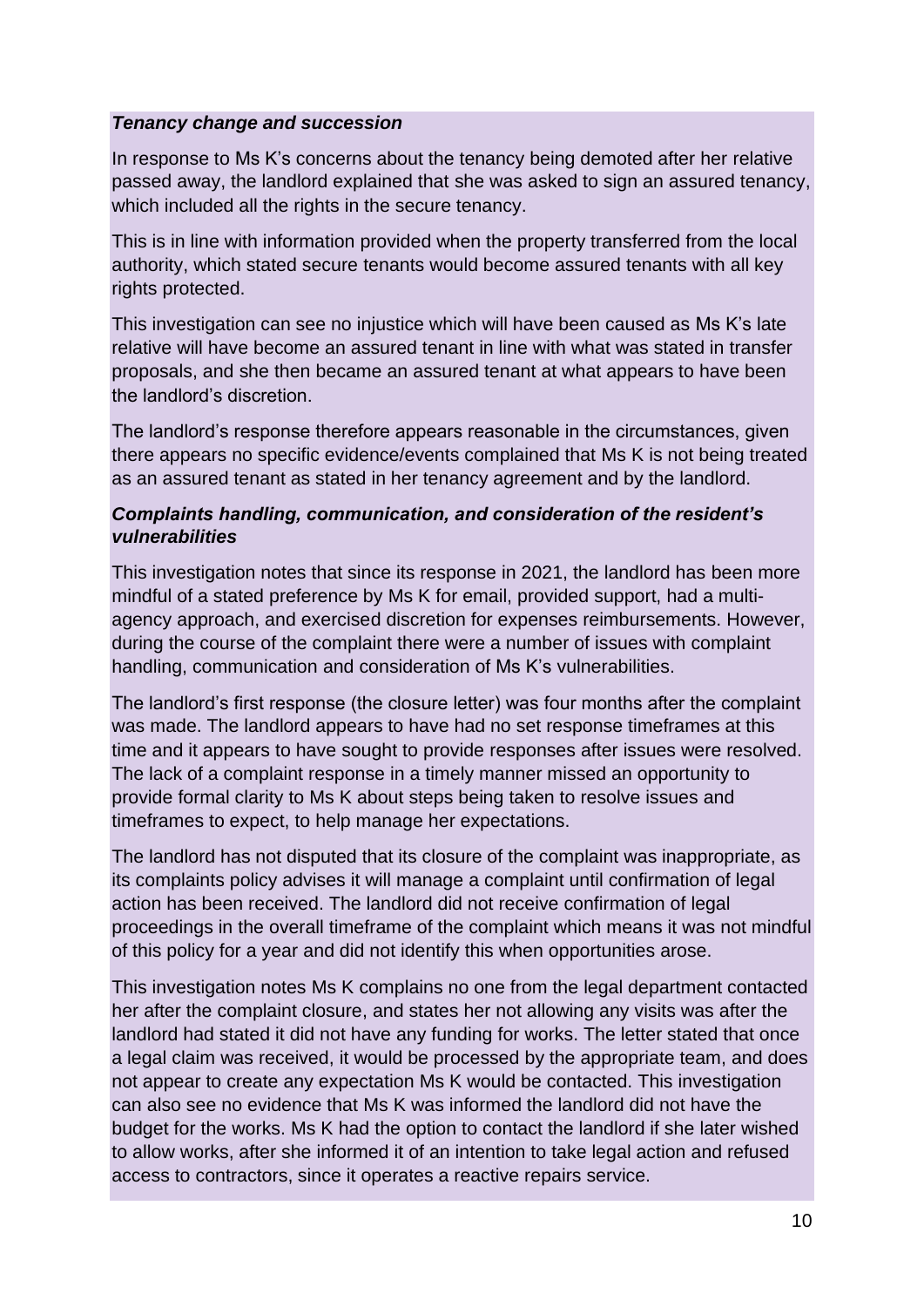However, when legal action was not forthcoming, it could have been reasonable for the landlord to proactively contact Ms K regarding its responsibilities toward her and the structure, particularly since a roofer reported that the property had "really bad ventilation" which was "creating damp issues" throughout. This investigation notes further access attempts were made for the repairs, which given the circumstances, may have been accompanied by resolution-focused communication from the landlord. Where legal action is threatened it should be borne in mind the courts see this as a last resort for both parties, and it could have been resolution focused for the landlord to clearly set out in writing any assistance it could provide for outstanding works which could try to avoid the necessity for legal action. This would also apply to the complaint closure.

The landlord's main stated lessons learned in respect to complaint handling concerns its closure of the complaint in 2020. However, its responses do not acknowledge and address that Ms K made a later complaint in 2020, which was closed in just over a week because, in its view, she did not engage. When called by contractors about the complaint, Ms K was noted as having asked to be emailed by the landlord. There is no evidence at this time that this communication preference was considered or that Ms K was emailed in relation to the complaint to explore how her issues might be resolved.

The landlord then delayed in a stage one response to the complaint until 2021, after referral from the Ombudsman on three occasions. This was five to six months after the complaint was raised by Ms K, then the Ombudsman, and 15 months after her original complaint. While the landlord acknowledged a delay and apologised, and this investigation recognises the impact of Covid-19 and the complexity of the case, this was an unreasonable amount of time.

This investigation notes that the separate response to the water issue appropriately acknowledged issues with communication, coordination of repairs and Ms K's preference for emails, and identified specific lessons learned from these. However, these should have been separately considered for the other repairs. This investigation recognises the complexity and challenges of the case, but sees these issues to also be of particular note for the other repairs, as lack of effective communication between the landlord and Ms K appears relevant as to why matters became so protracted for these as well.

Ms K requested to be emailed rather than called on multiple occasions, which was largely disregarded for a period of five months.

It is unclear if the landlord was aware Ms K reported she was vulnerable prior to late 2020; however she stated she had vulnerabilities in the complaint the Ombudsman referred at that time. The landlord's current vulnerable residents policy confirms it aims to use available information to identify if a resident is vulnerable; to consider additional needs; to take into account communication needs and, where appropriate, vary service delivery. It is of concern there is no evidence that stated vulnerabilities were given consideration. It is also of concern that in information provided to this investigation, Ms K is stated to have no vulnerabilities on record.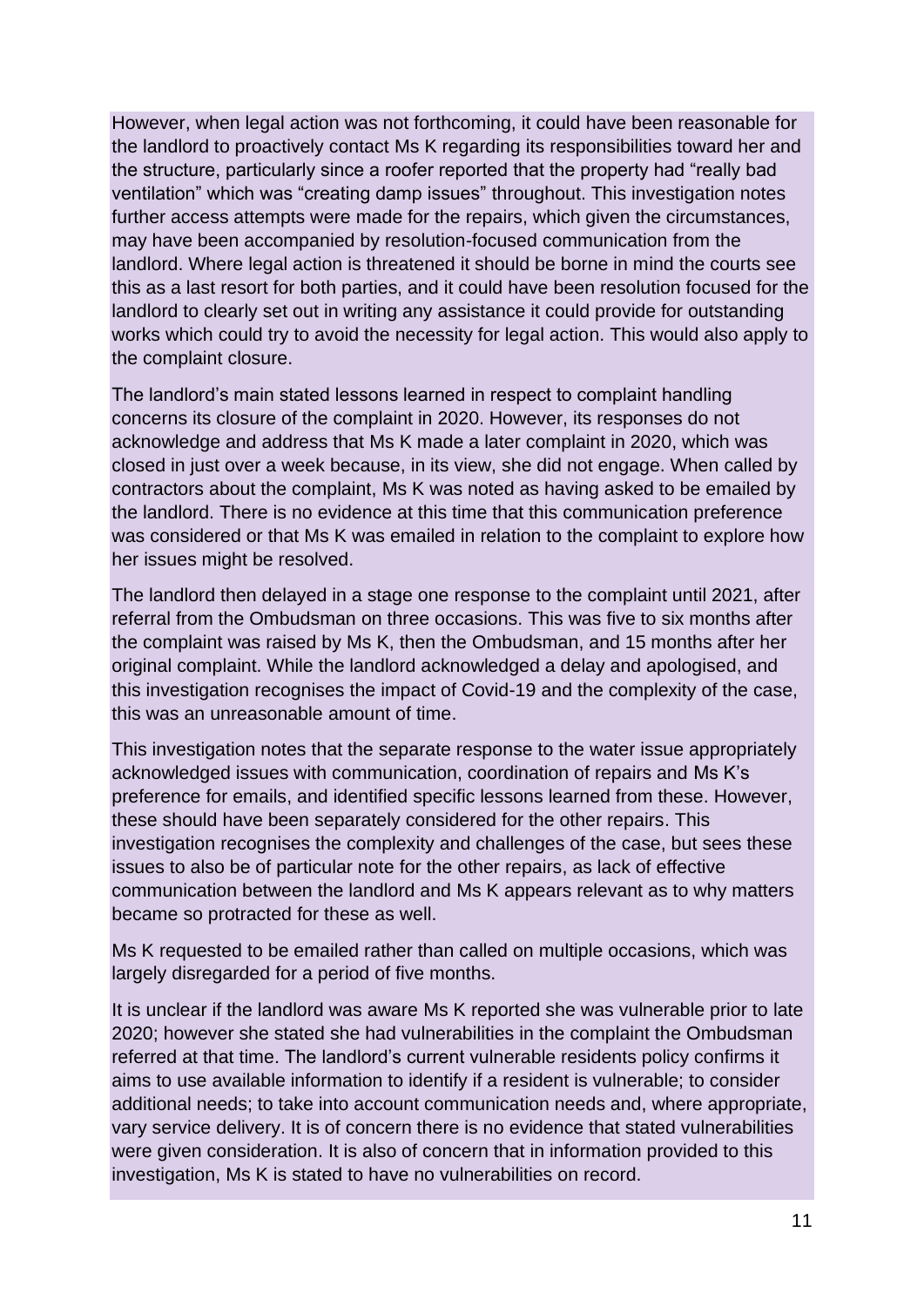This investigation notes that the landlord indicates the decant was not necessary and offered as access was previously difficult to arrange. The landlord's decant policy advises that it may offer additional support, such as a packing/unpacking service, to residents assessed to be vulnerable. This means that for decants involving residents who report vulnerabilities, the landlord would be expected to demonstrate that it took appropriate steps to assess these and supporting information or made further enquiries. It is therefore of concern that the landlord does not demonstrate it reasonably considered the additional support it might offer at its discretion.

Ms K raises concern to the Ombudsman that the communication about the decant was poor, and this investigation notes correspondence about the decant appears more protracted than it could have been which in turn may have impacted the speed at which matters progressed. It is likely that the majority of residents facing a potential decant will have similar questions, and Ms K may have benefited from being proactively provided information and explanation about matters such as location of the potential decant; possible support for vulnerable residents; and compensation applicable to a temporary decant.

This investigation notes that Ms K complained about calls with staff, which the landlord did not address until three months later. The Ombudsman encourages landlords to carry out timely investigation of complaints, as the longer time goes on, the more the ability to conduct an effective investigation may be impacted. It is unclear if it will have been possible to retrieve relevant calls when Ms K complained, but as she has reported calls with staff led to her fainting, its lack of contemporaneous investigation of this (and closure of the complaint without legal proceedings) may have missed an early opportunity to identify and make enquiries about potential vulnerabilities Ms K had.

The landlord's handling of all of these aspects delayed a number of issues being progressed in its complaints procedure, which is not appropriate, and it is understandable that this will have caused additional frustration to Ms K; led her to feel the issues she raised were being ignored and unaddressed; and undermined her confidence in the landlord. It is also understandable that this will have affected Ms K's consideration of legal action, which is inappropriate for a procedure aimed to avoid such action.

Overall, in the Ombudsman's opinion, while the landlord separately acknowledged service issues and delays, its responses do not go far enough to acknowledge specific issues and reasons for the delays Ms K experienced across the full 15 months of her complaint, and the cumulative impact of these. There were significant failings over a protracted time period; there was a failure to engage with Ms K and the Ombudsman throughout; and issues were not acknowledged until these were much further along.

This means that the Ombudsman considers it appropriate to make a finding of severe maladministration for these, as the landlord does not fully demonstrate it has sufficiently acknowledged and addressed certain aspects in line with the Ombudsman's Dispute Resolution Principles to be fair, put things right and learn